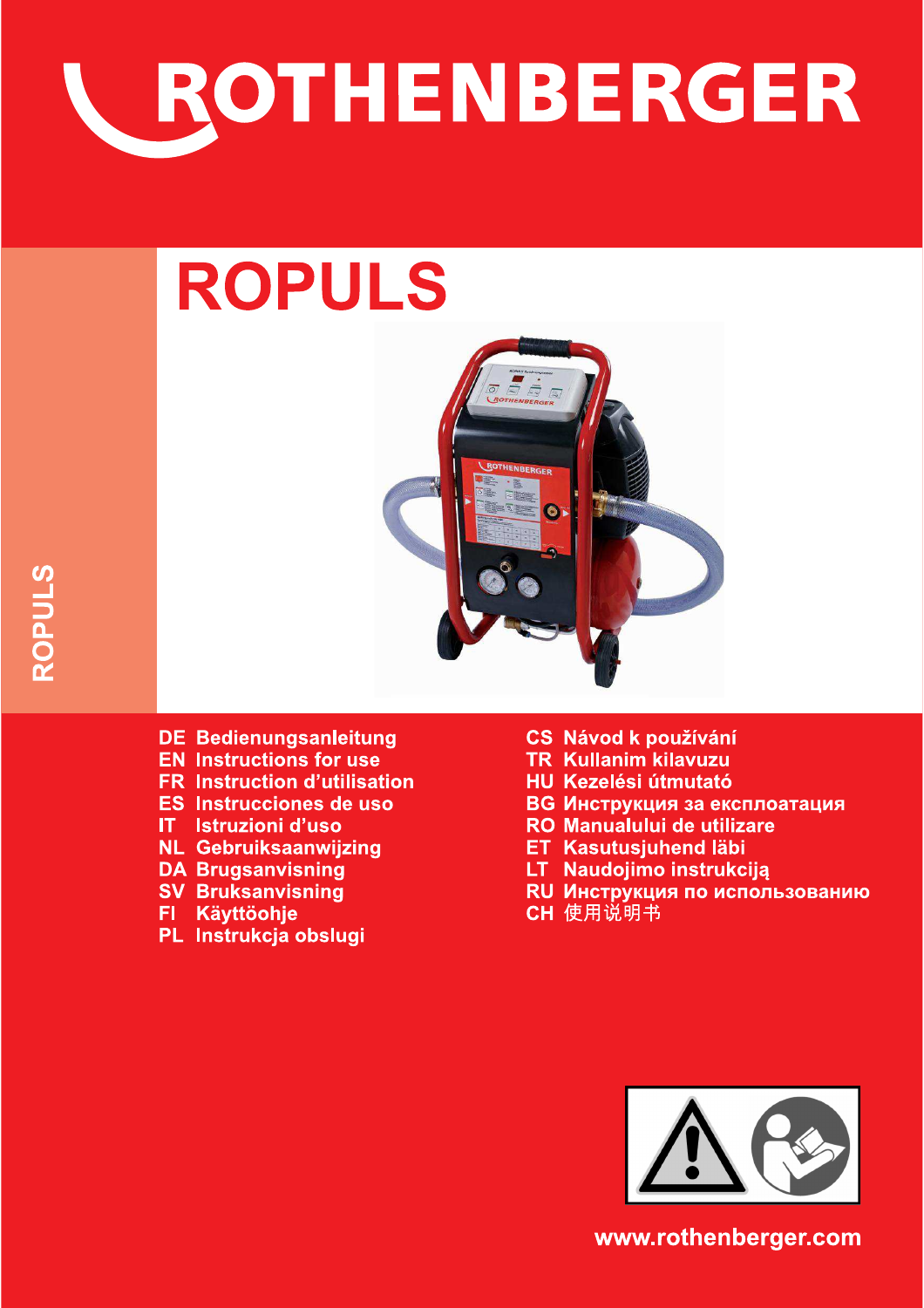# **A Overview**

**ROPULS D:** No. 1000000145

**ROPULS F:** No. 1000000146

**ROPULS CH:** No. 1000000147

**ROPULS AUS:** No. 1000001792



# **B Installation and operating**





## $\mathbf{C}$ **Special Instructions**



# **ROTHENBERGER**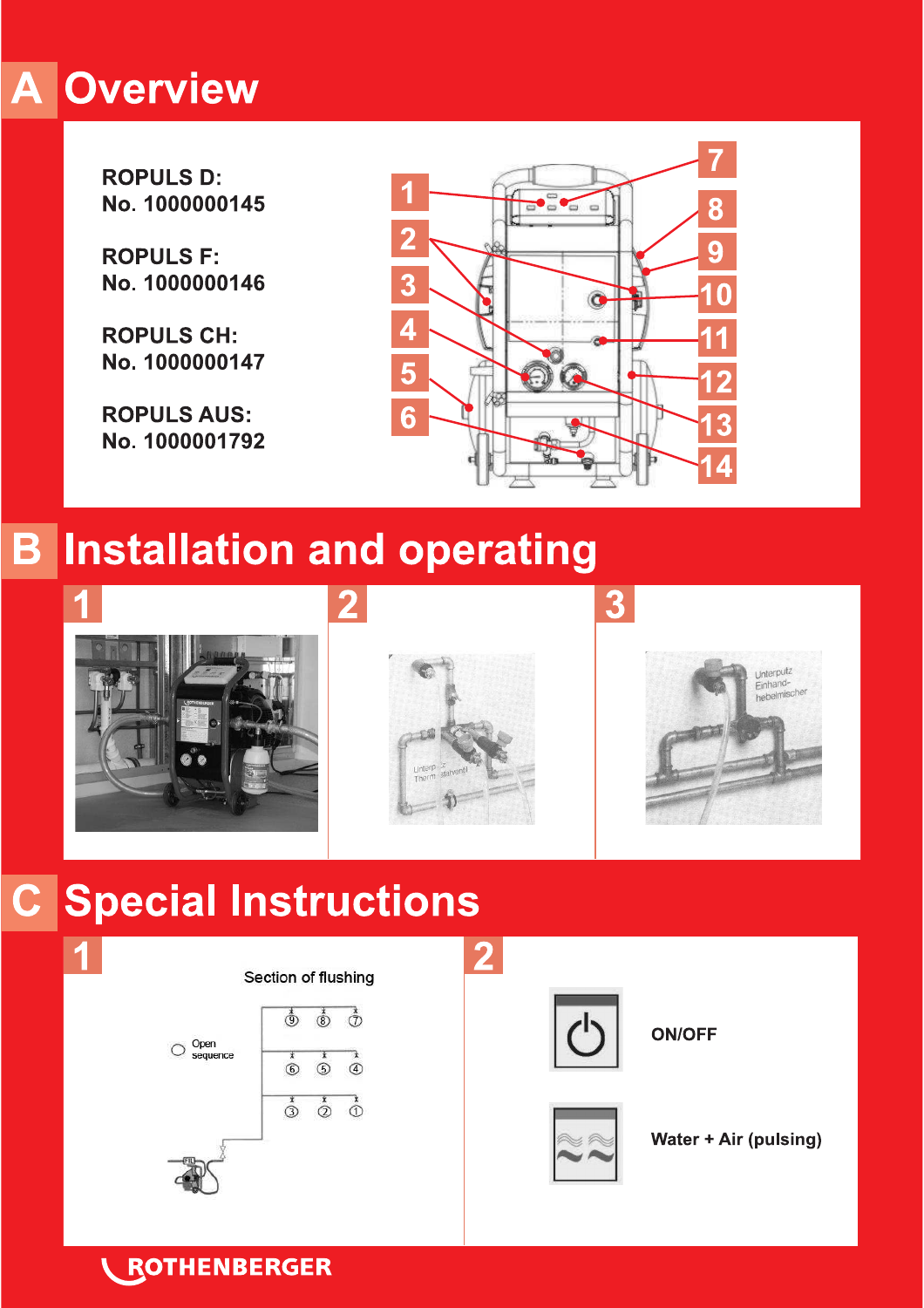## **Rinsing Floor Heating Systems** D

2





#### **Maintenance** E.



# **Troubleshooting**

1







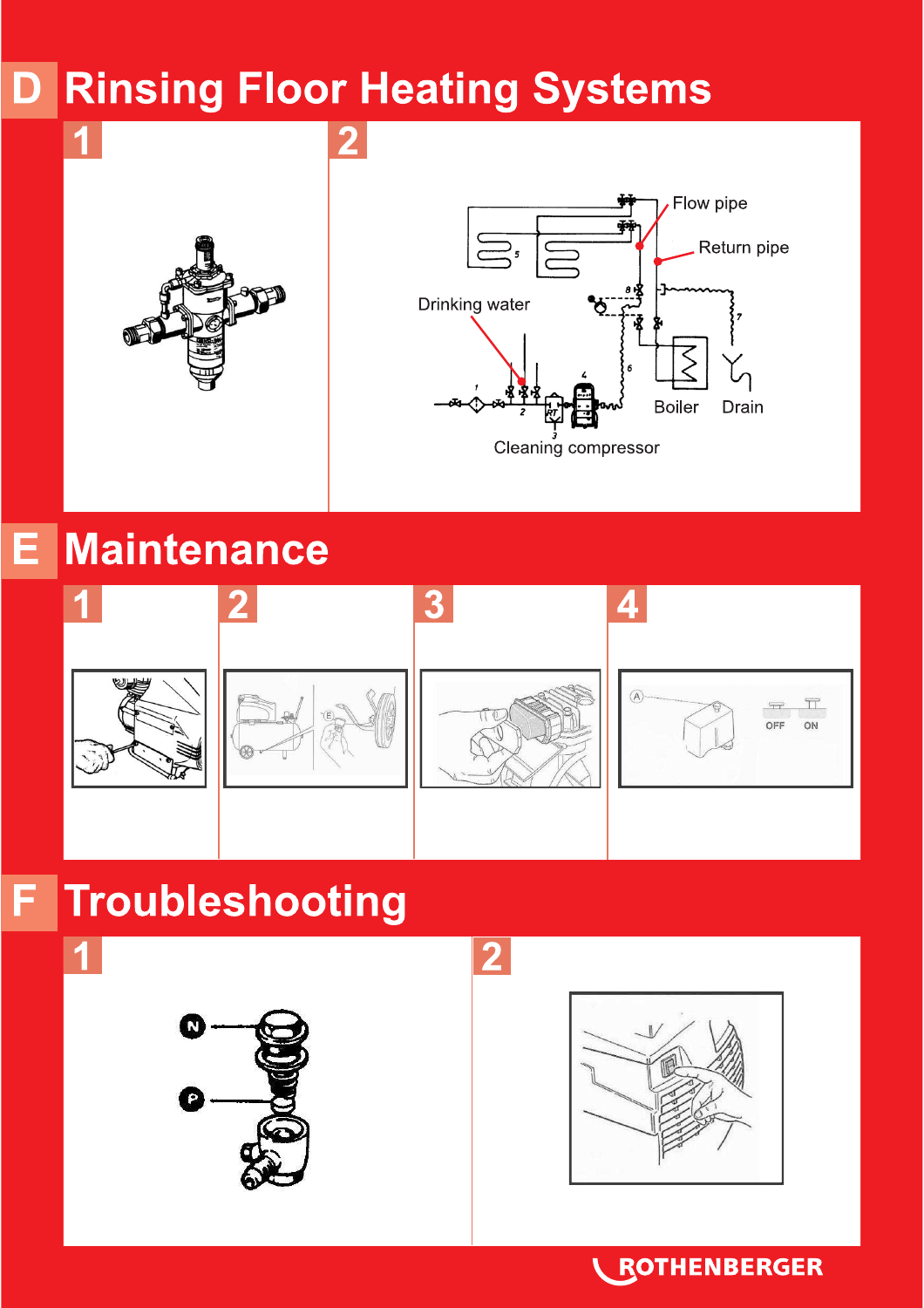# **Content**

| Dezinfekce při domovní instalaci s dezinfekčním prostředkem ROCLEAN 122<br>Proplachování při domovní instalaci s dezinfekčním prostředkem 122 |
|-----------------------------------------------------------------------------------------------------------------------------------------------|

## Značky obsažené v textu:



#### Výstraha!

Tento symbol varuje před nebezpečím úrazu.



### Varování!

Tento symbol varuje před nebezpečím škod na majetku a poškozením životního prostředí.



Výzva k provedení úkonu

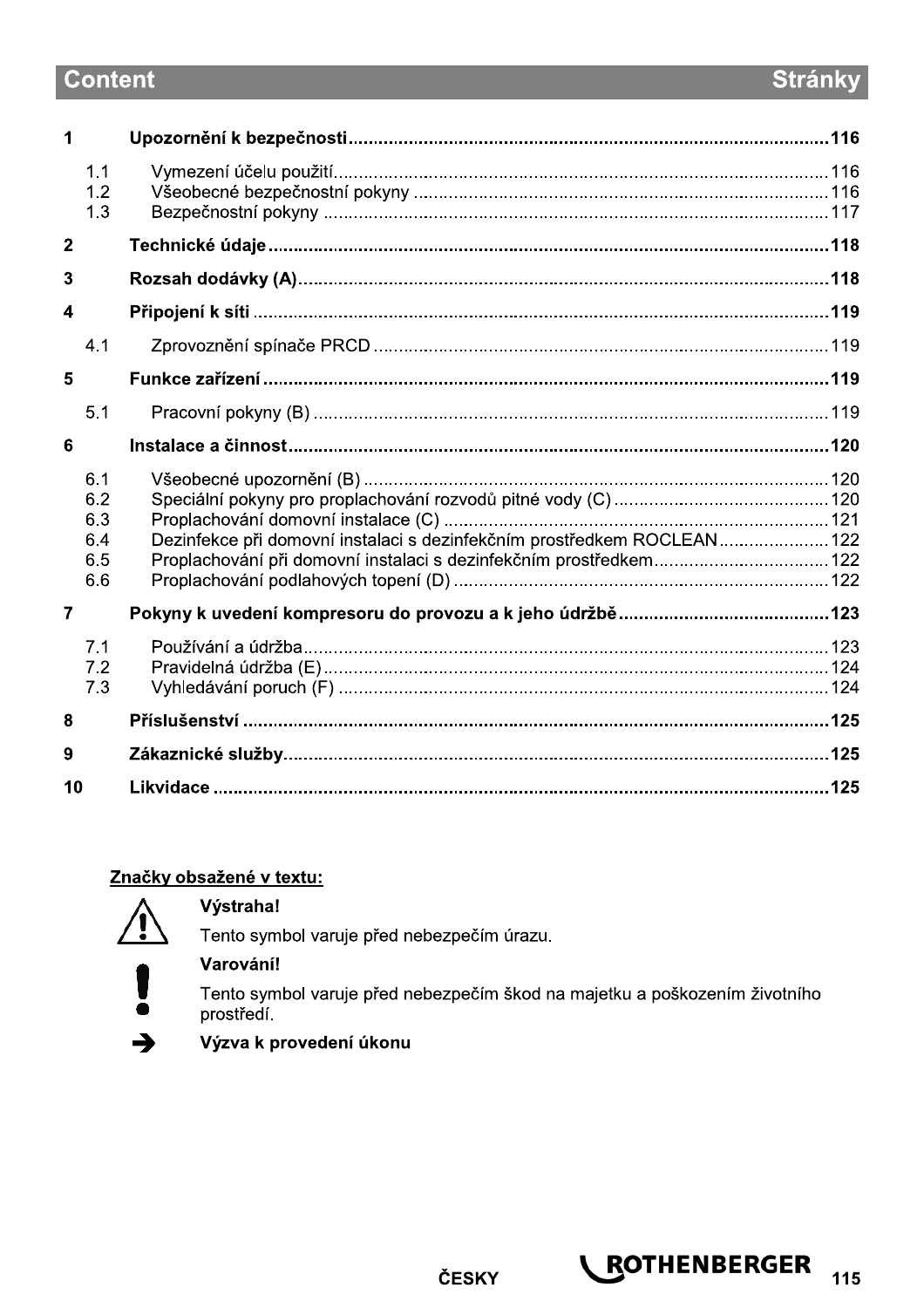#### 1.1 Vymezení účelu použití

ROPULS s jeho přidruženými prvky smí být používán pouze kvalifikovaným personálem podle následujícího návodu. Jiné použití není přípustné.

Základem pro všechna měření jsou odpovídající německé normy a směrnice.

#### 1.2 Všeobecné bezpečnostní pokyny



POZOR! Při používání elektrického nářadí dodržuite následující zásadní bezpečnostní opatření na ochranu před úrazem elektrickým proudem, nebezpečím zranění a nebezpečím požáru.

#### Přečtěte si všechny tyto pokyny, než budete používat toto elektrické nářadí, a dobře tyto bezpečnostní pokvny uložte.

#### Obsluha a údržba:

- Pravidelné čištění, údržba a mazání. Před každým seřizováním, údržbou nebo opravou  $\mathbf{1}$ vytáhněte síťovou zástrčku.
- Opravy svěřujte výhradně specializovaným opravnám, které mají k dispozici 2 originální náhradní díly. Zajistíte tak dlouhodobou provozní bezpečnost přístroje.

#### Bezpečná práce:

- Pracovní plochu udržuite v pořádku. Nepořádek na pracovní ploše může vést ke zraněním.
- Mějte na zřeteli vnější vlivy. Nevystavujte elektrické nářadí dešti. Nepoužívejte elektrické  $\mathcal{P}$ nářadí ve vlhkém nebo mokrém prostředí. Postarejte se o dobré osvětlení pracovní plochy. Nepoužívejte elektrické nářadí tam, kde hrozí nebezpečí požáru nebo nebezpečí výbuchu.
- 3 Chraňte se před úrazem elektrickým proudem. Zabraňte kontaktu těla s uzemněnými díly (např. trubkami, radiátory, elektrickými sporáky, chladicími jednotkami).
- Udržujte ostatní osoby v bezpečné vzdálenosti. Nenechejte další osoby, obzvlášť děti,  $\overline{4}$ dotýkat se elektrického nářadí nebo kabelů. Udržujte je v bezpečné vzdálenosti od pracovní plochy.
- Bezpečně ukládejte nepoužívané elektrické nářadí. Nepoužívané elektrické nářadí musí 5 být uloženo na suchém, vysoko položeném nebo uzavřeném místě, mimo dosah dětí.
- Nepřetěžujte elektrická nářadí. Pracují lépe a bezpečněji ve stanoveném rozsahu výkonů. 6
- Používeite správné elektrické nářadí. Na těžké práce nepoužívejte žádné stroje o malém  $\overline{7}$ výkonu. Nepoužívejte elektrické nářadí pro takové účely, pro které není určeno. Např. nepoužívejte ruční okružní pilu pro řezání větví nebo polen.
- 8 Noste vhodný oděv. Nenoste žádné oblečení nebo šperky, které by mohly být zachyceny pohyblivými díly. Při práci na volném prostranství se doporučuje používat obuv odolnou proti skluzu. Na dlouhé vlasy používejte síťku.
- Používejte ochrannou výbavu. Používejte ochranné brýle. Při prašných pracích používejte 9 ochrannou masku.
- 10 Připojte odsávací zařízení. Pokud jsou k dispozici přípojky na odsávání prachu a jímací zařízení, ujistěte se, že jsou připojené a správně používané.
- 11 Nepoužívejte kabel pro účely, pro které není určen. Nepoužívejte kabel na vytahování zástrčky ze zásuvky. Chraňte kabel před horkem, olejem a ostrými hranami.
- 12 Zajistěte opracovávaný kus. Používejte upínací zařízení nebo svěrák, aby opracovávaný kus pevně držel. Tak je držen spolehlivěji než rukou.
- 13 Vyvarujte se nenormálního postoje. Stůjte na stabilním povrchu a udržujte si neustále rovnováhu
- 14 Pečlivě se starejte o nářadí. Řezací nářadí udržujte ostré a čisté, aby mohlo pracovat lépe a spolehlivěji. Dodržujte pokyny pro mazání a výměnu nástrojů. Pravidelně kontrolujte přípojné vedení elektrického nářadí a poškození nechejte opravit zkušeným specialistou. Pravidelně kontroluite prodlužovací vedení, a když jsou poškozená, vyměňte je. Rukojeti udržujte v suchu a čistotě, aby nebyly znečištěné mazivem a olejem.

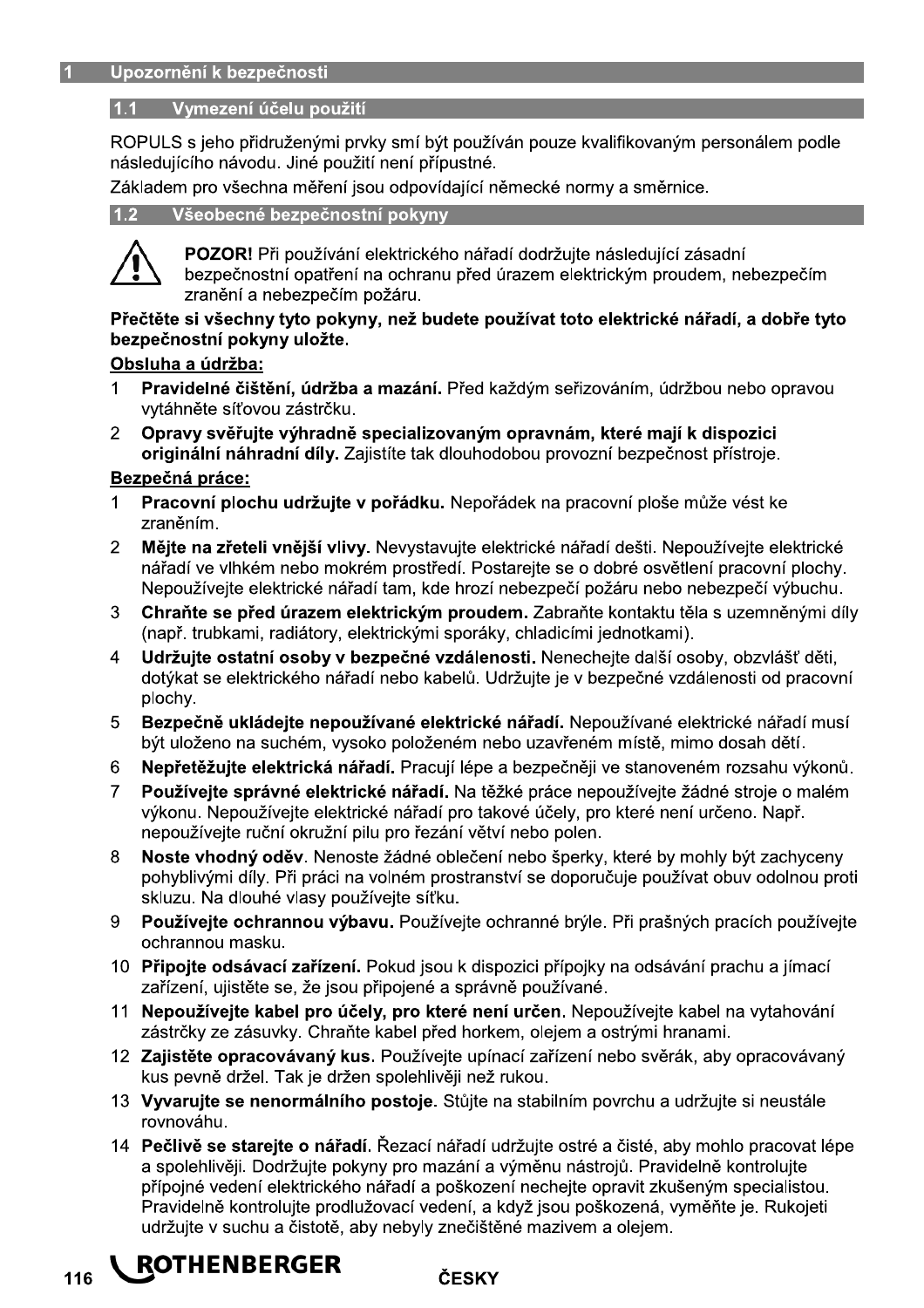- 15 Vytáhněte zástrčku ze zásuvky. Pokud nepoužíváte elektrické nářadí, před údržbou a při výměně nástrojů jako např. pilového kotouče, vrtáku, frézy.
- 16 Nenecháveite nasazený žádný klíč. Před zapnutím zkontroluite, že je odstraněn klíč a seřizovací nářadí.
- 17 Vyvarujte se neúmyslného spuštění. Při zasunutí zástrčky do zásuvky se ujistěte, že je vvpínač vvpnutý.
- 18 Používejte prodlužovací kabel pro venkovní použití. Venku používejte pouze k tomu vhodný a odpovídajícím způsobem označený prodlužovací kabel.
- 19 Buďte opatrní. Všímejte si, co se děje. Pracujte s rozumem. Nepoužívejte elektrické nářadí, když nejste soustředění.
- 20 Zkontrolujte elektrické nářadí na možné poškození. Před dalším použitím elektrického nářadí musí být bezpečnostní zařízení nebo lehce poškozené díly pečlivě zkontrolovány na bezvadnou funkci a daný účel. Zkontrolujte, že pohyblivé díly fungují bezvadně a nezadírají se, nebo že díly nejsou poškozené. Veškeré díly musí být správně namontovány a všechny podmínky splněny, aby byl zajištěn bezvadný provoz elektrického nářadí.

Poškozená bezpečnostní zařízení a díly musí být podle účelu opraveny ve specializované dílně nebo vyměněny, pokud není v návodu k obsluze uvedeno jinak. Poškozený vypínač musí být vyměněn v servisní dílně.

Nepoužívejte žádné elektrické nářadí, u kterého se nedá vypínač zapnout a vypnout.

- 21 Pozor. Použití jiných nástrojů a jiného příslušenství pro vás může znamenat nebezpečí úrazu.
- 22 Elektrické nářadí necheite opravit specializovaným elektrikářem. Toto elektrické nářadí odpovídá příslušným bezpečnostním směrnicím. Opravy smí být prováděny pouze elektrikářem, a smí být použity pouze originální náhradní díly; jinak se může uživateli stát úraz.

#### 1.3 Bezpečnostní pokyny

Naše zařízení musí instalovat výhradně autorizovaný odborný podnik z odvětví sanity a vytápění.

Před instalací nejdříve zkontrolujte, zda zařízení neutrpělo poškození během přepravy.

Zařízení musí být chráněna před mrazem a nesmí být namontována v bezprostřední blízkosti zdrojů tepla s vysokou vyzařovanou teplotou. Vlastní zařízení je schváleno pro teplotu vody max. 30 °C a teplotu okolního prostředí max. 40 °C.

Dodržuite bezpodmínečně směr průtoku označený šipkami na jednotlivých zařízeních.

Při manipulaci s pitnou vodou (potravina) je nutné dodržovat speciální a řádnou péči a hygienu. Splnění povinnosti řádné péče přísluší vlastníkovi zařízení pitné vody nebo jím zmocněné osobě.

Při instalaci je nutné dodržovat předpisy regulační společnosti: "Deutscher Verband des Gasund Wasserfaches" (DVGW, DIN 1988), ve Švýcarsku pak společnosti SVGW, v Rakousku společnosti ÖVGW, jakož i všechny příslušné místní předpisy.

Dodávaná voda musí být předem očištěna přes jemný filtr nečistot (DIN 1988, DIN 50930). Montáž zařízení se provádí podle montážního výkresu.

Před připojením k systému rozvodů pitné vody je nutné zkontrolovat, že jsou proplachovací kompresor a veškeré příslušenství (například hadice, redukční ventil) hygienicky bezvadné.

Pokud je síť vodovodních trubek používána jako ochranné uzemnění, je nutné dělicí místo elektricky přemostit (VDE 190 § 3 H, SEV ve Švýcarsku a ÖVE v Rakousku).

V případě výpadku proudu nebo výpadku pojistky transformátoru vytéká voda v průběhu regenerace do kanálu. Proto okamžitě vypněte přívod vody do zařízení na změkčování vody a informuite zákaznický servis

Při všech dotazech prosím uveďte typ zařízení, číslo zařízení/přístroje, rok výroby, sériové číslo, atd..



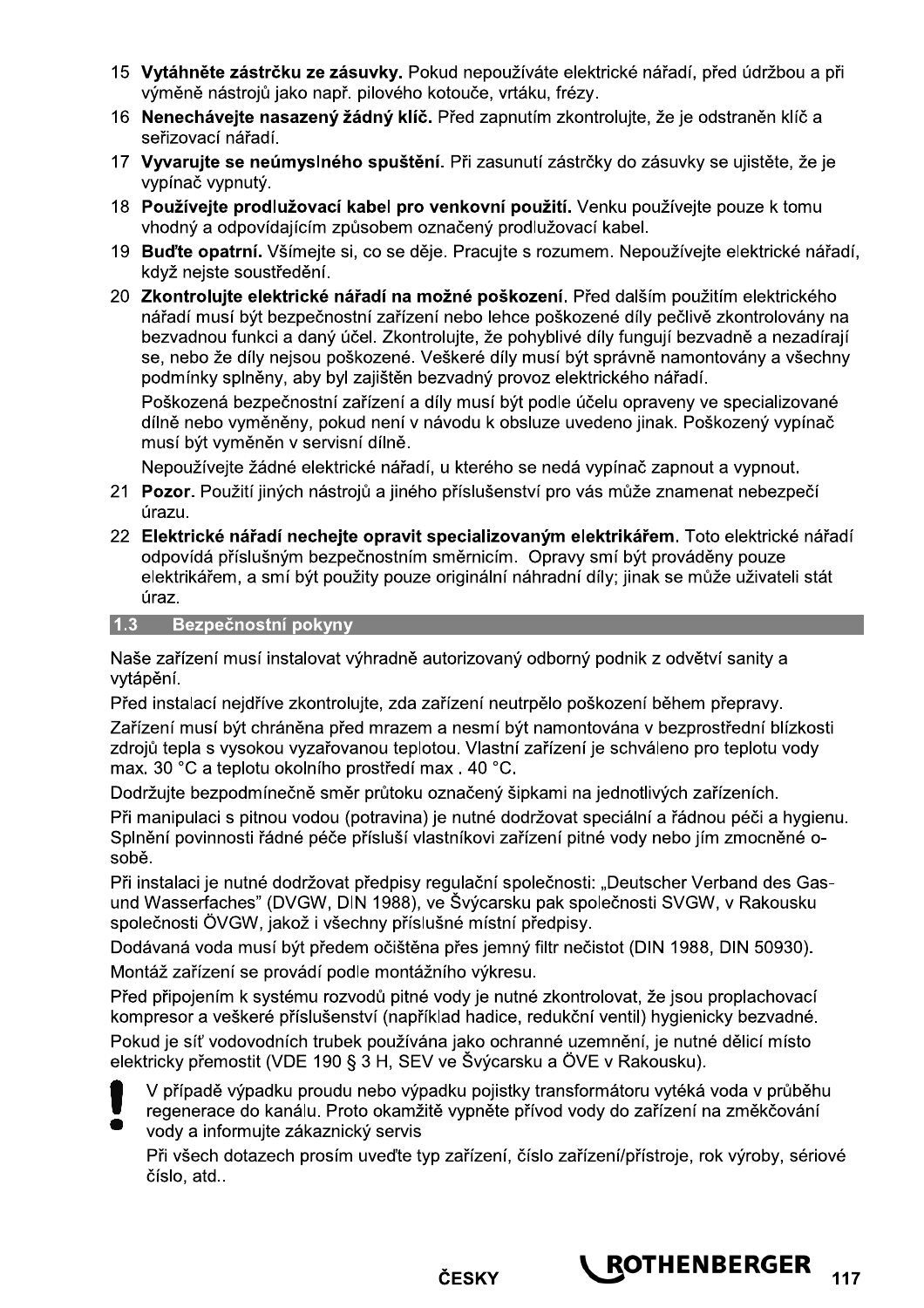

#### Co se nesmí dělat!

Nedotýkejte se hlavy, válců, chladicích žeber a přívodních vedení, protože tyto díly mohou během provozu dosáhnout velmi vysokých teplot a zůstanou po určitou dobu horké i po zastavení zařízení. Nestavte žádné hořlavé materiály do blízkosti kompresoru ani přímo na něj.

Nikdy nesměrujte proud stlačeného vzduchu na osoby nebo zvířata.

Neprovozujte kompresor nikdy bez vzduchového filtru.

Nepoužívejte přístroj v prostředí s potenciálním nebezpečím výbuchu.

Proud vzduchu pro chlazení agregátu kompresoru nesmí být nijak omezován. Proto je nutná instalace ve vzdálenosti nejméně 50 cm k příp. překážkám.

#### $\overline{2}$ Technické údaje

#### Kompresor:

| Připojení potrubí  R 1" GK-spojka                                        |  |  |  |  |
|--------------------------------------------------------------------------|--|--|--|--|
|                                                                          |  |  |  |  |
|                                                                          |  |  |  |  |
| Teplota vody30° C                                                        |  |  |  |  |
|                                                                          |  |  |  |  |
|                                                                          |  |  |  |  |
| Nasávací výkon 200 l/min.                                                |  |  |  |  |
| Max. provozní tlak8 bar                                                  |  |  |  |  |
| Obsah nádoby 9,5 Liter                                                   |  |  |  |  |
|                                                                          |  |  |  |  |
| Připojení k síti ~230 V, 50 Hz                                           |  |  |  |  |
| Přerušovaný provoz S3 15%                                                |  |  |  |  |
| Hladina akustického tlaku $(L_{pA})$ 77 dB $(A)$   $K_{pA}$ 3 dB $(A)$   |  |  |  |  |
| Hladina akustického výkonu                                               |  |  |  |  |
| Hladina hluku při práci může přesáhnout 85 dB (A). Noste ochranu sluchu! |  |  |  |  |
| Naměřené hodnoty zjištěny dle EN 61029-1:2010.                           |  |  |  |  |
| Mikrofiltr:                                                              |  |  |  |  |
| Míra oddělení oleje 99,9%                                                |  |  |  |  |
| Míro znětného zadržení částie $\sqrt{2}$ um                              |  |  |  |  |

Míra zpětného zadržení částic .....0,3 µm

Výměna filtrační vložky v sepa-

Sací prvek, vzduchový filtr a filtrační vložku kompresoru je nutné každý měsíc čistit.

#### **Rozsah dodávky**  $3<sup>1</sup>$

118

- Proplachovací kompresor ROPULS s přípojnými GK-spojkami
- Příslušenství: Připojovací sada sestává z tkaninové hadice a přípojné spojky 1"  $\equiv$
- Provozní návod
- Přejímací protokol  $\overline{\phantom{0}}$
- Volitelné příslušenství: Injektor ROCLEAN
- 1. Ovládací panel s tlačítkem volby programu
- 2. Spojka pro přípojné hadice
- 3. Rychlospojka na odstranění tlakového vzduchu

# **L ROTHENBERGER**

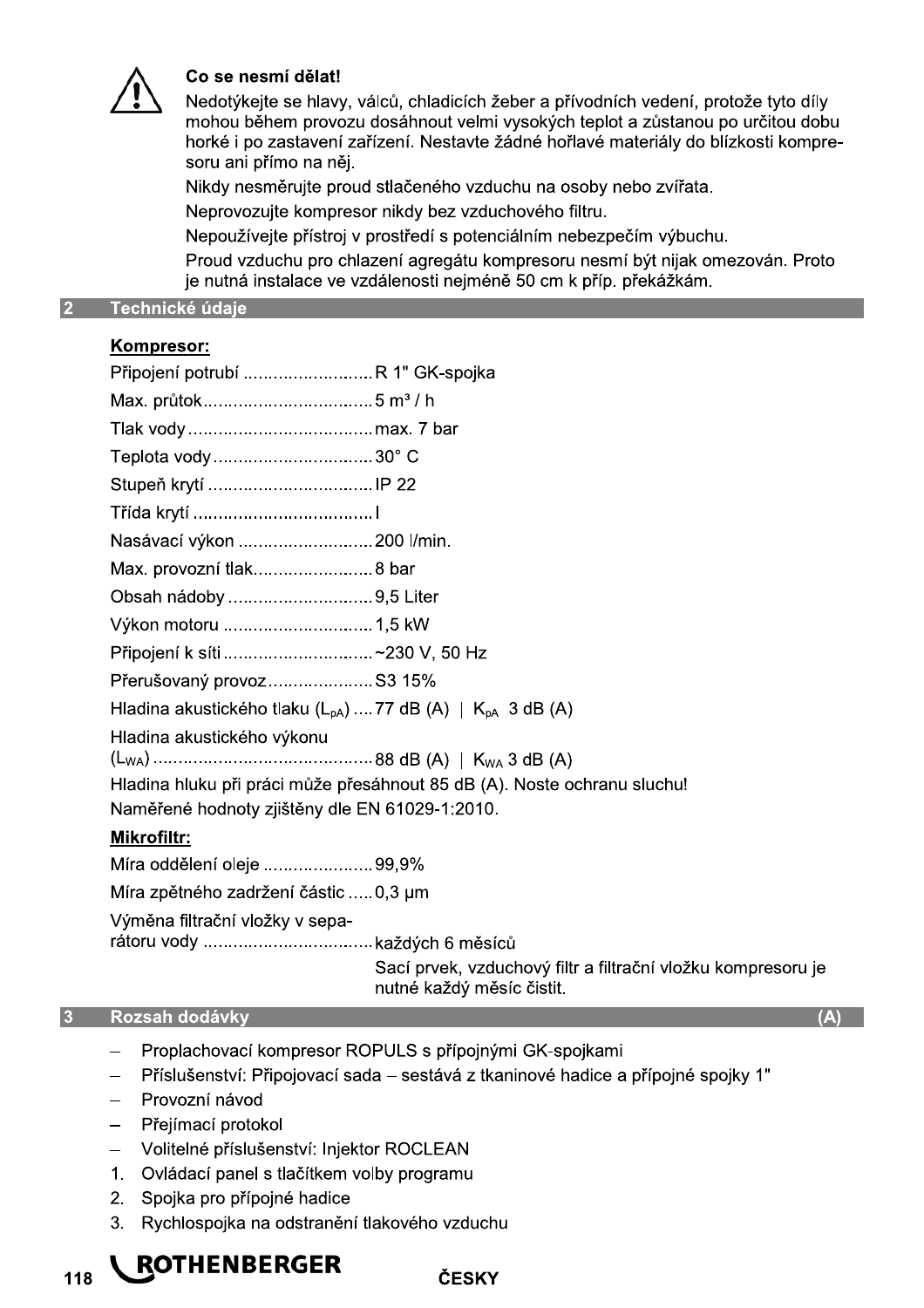- 4. Zobrazení tlaku pro zásobník stlačeného vzduchu
- 5. Zásobník stlačeného vzduchu
- 6. Vypouštěcí ventil
- 7. LED ukazatel průtoku a dávkovacích impulsů
- 8. Vzduchový filtr nasávání kompresoru
- 9. Kompresor
- 10. Přípojka pro dávkovací čerpadlo
- 11. Přepínač proplachování pro injektor ROCLEAN
- 12. Podstavec s kolv
- 13. Zobrazení tlaku pro přetlak vzduchových impulsů
- 14. Vzduchový filtr separátoru vody

#### 4 Připojení k síti

Připojení je možné pouze na jednofázový střídavý proud, a to pouze k síťovému napětí uvedenému na typovém štítku. Připojení je možné pouze do zásuvek s ochranným kontaktem. Stroj smí být provozován pouze přes ochranný spínač poruchového proudu s max. 30 mA jmenovitého poruchového proudu.

Upozorňujeme, že toto zařízení nemůže nahradit základní bezpečnostní opatření. Aby nedošlo k ohrožení života, je vždy nutné dbát na správné používání elektrických zařízení.

Spolehlivá ochrana osob před nebezpečnými úrazem elektrickým proudem. Poruchové proudy jsou detekovány ve zlomcích sekundy a přívod proudu je okamžitě přerušen. Riziko pro člověka a zvířata je tak radikálně omezeno.

- Elektrické nářadí se nikdy nesmí používat bez společně dodaného PRCD (přenosný proudový chránič).
- Výměnu zástrčky nebo přívodního vedení musí vždy provádět výrobce elektrického nářadí nebo nebo jeho zákaznický servis.
- Elektrické součásti elektrického nářadí a osoby v pracovním prostoru musí být chráněny před vodou.

#### 4.1 Zprovoznění spínače PRCD

Pouze pro střídavý proud! Dodržet stanovené síťové napětí!

Před každým uvedením přístroje do provozu provedte test spínače PRCD za použití následujícího postupu:

- 1. Spojte zástrčku spínače PRCD se zásuvkou.
- 2. Stiskněte tlačítko RESET. Indikace se zobrazí ČERVENĚ (ZAPNUTO).
- 3. Vytáhněte zástrčku ze zásuvky. Indikace se vypne.
- 4. Zopakujte kroky 1 a 2.
- 5. Stiskněte tlačítko TEST. Červeně zobrazená indikace se vypne.
- 6. Stisknutím tlačítka RESET zapněte přístroj (ČERVENÁ indikace).



Toto ochranné zařízení zajišťuje ochranu proti chybám v připojeném přístroji, nikoli však proti chybám v předcházejícím zařízení.

Funkce zařízení

#### 5.1 Pracovní pokyny

Proplachovací kompresor ROPULS je elektronicky řízené multifunkční zařízení pro proplachování vodovodních potrubí. Zařízení (obrázek B1) lze také používat jako kompresor. Existují dva proplachovací programy se směsí voda-vzduch:

1. Pulsující směs stlačený vzduch-voda (řízený mikroprocesorem) důkladně odstraní písek, rez, mastnotu a ostatní usazeniny.



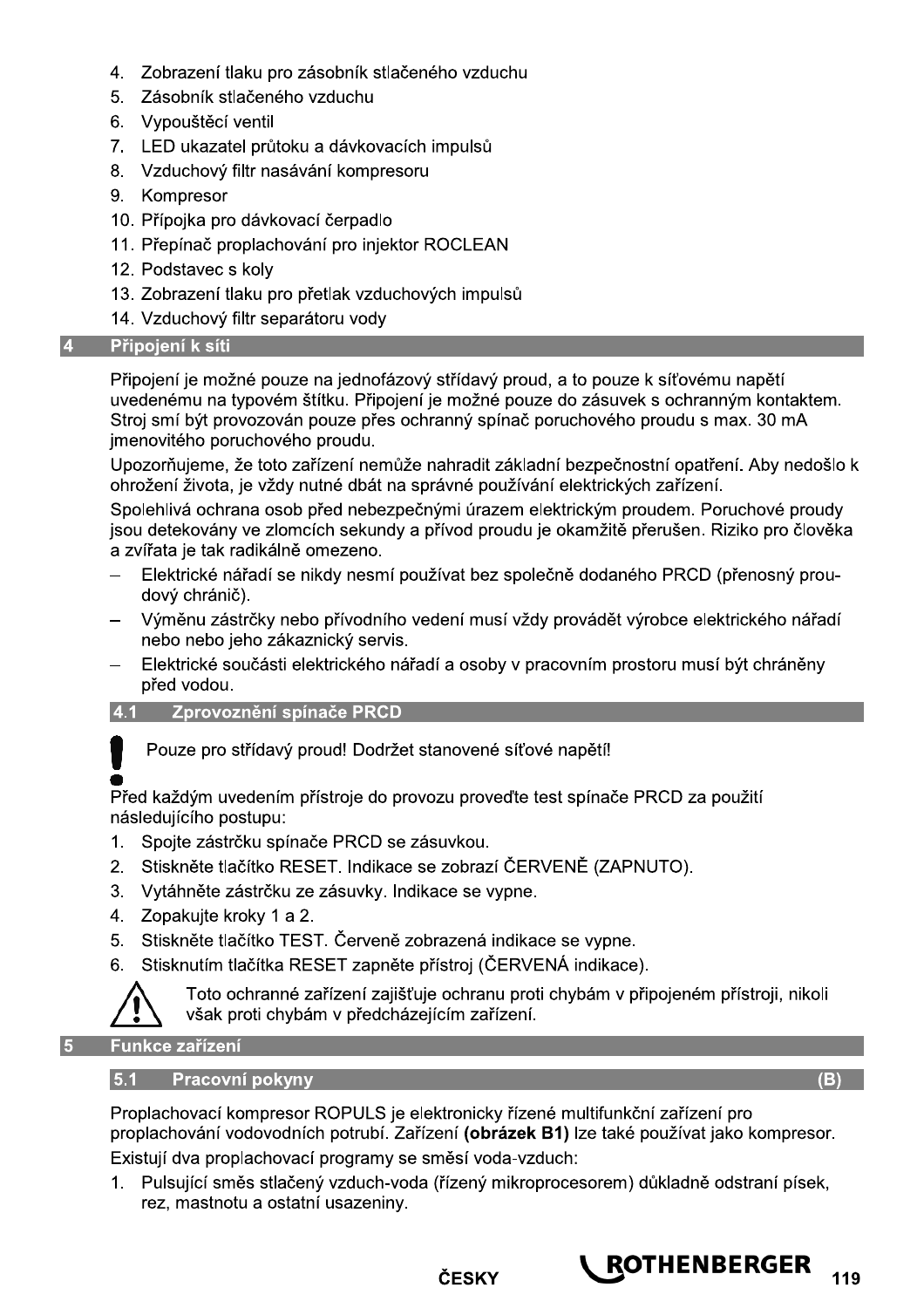- 2. Pro zlepšení čisticího a proplachovacího účinku lze navíc stisknout tlačítko "voda a vzduch (trvale)".
- 3. Pomocí iniektoru ROCLEAN (volitelné příslušenství) a odpovídající čisticí kapaliny RO-CLEAN jsou k dispozici následující možnosti použití:
- Rozvody pitné vody
- Topné okruhy s radiátory
- Topné okruhy s podlahovým topením / plošná topení

V návaznosti na čištění mohou být topné okruhy dodatečně chráněny přídavkem kapaliny RO-**CLEAN Longlife.** 

## Řiďte se pokvny uvedenými v návodu k obsluze zařízení ROCLEAN!

Tento typ proplachování se používá výhradně při dezinfekci potrubí.

Zařízení lze použít také jako mobilní kompresor.

#### Instalace a činnost  $\mathbf{f}$

#### 6.1 Všeobecné upozornění

Zařízení musí být instalováno přímo po schváleném jemném filtru, před baterií rozdělovače nebo na jiném místě, na kterém je k dispozici odpovídající možnost připojení na potrubní síť a přípojku kanálu.

1. Před proplachovacím kompresorem musí být instalován jemný filtr testovaný dle DIN-DVGW.

### Dbeite na směr průtoku proplachovacím kompresorem!

- 2. Pro ochranu pitné vody musí být podle DIN EN 1717 nainstalován před proplachovacím kompresorem odpovídající potrubní oddělovač nebo zpětná klapka/oddělovač systému.
- 3. Zařízení na přípravu horké vody a/nebo zařízení na úpravu vody je nutné přemostit.
- 4. Finální instalační součásti (například jednopákové směšovací baterie, rohové ventily, atd.) nesmí být nainstalovány před procesem proplachování.

U stávajících armatur pod omítku je nutné dbát na pokyny jejich výrobce.

Příklad instalace: Obrázek B2 Proplachování termostatického ventilu pod omítku.

Příklad instalace: Obrázek B3 Proplachování jednoruční jednopákové baterie pod omítku.

- 5. Odtokové hadice je nutné připojit k výtokovým armaturám tak, že nebyly zalomené. Následně je nutné hadice vést k dostatečně dimenzovanému místu odtoku a zde je připevnit (jinak by mohl konec hadice kvůli značnému pulzování vyklouznout).
- 6. Maximální délka proplachovacího proudu nesmí překročit 100 m.
- 7. Pro účely ochrany citlivých armatur musí být vždy přes ROPULS namontován redukční ventil.
- 8. Všechna instalovaná vodovodní potrubí musí být testována na těsnost.
- 9. Po každém použití: Vyprázdněte úplně hadice a proplachovací kompresor. Zamezte tomu, aby v hadicích a proplachovacím kompresoru zůstaly zbytky vody. Skladujte vše na suchém místě.

#### 6.2 Speciální pokyny pro proplachování rozvodů pitné vody

Podle normy DIN 1988-2 / EN 806-4 musí být nově instalované rozvody pitní vody před uvedením do provozu propláchnuty, proplachování pomocí pulsující směsi vzduchu a vody přitom zlepšuje výsledek proplachování.

Tento proplachovací kompresor je konstruován pro čištění potrubí až do vnitřního průměru 2". Při sanaci zařízení kontaminovaných legionellou se doporučuje provést čištění s pulzující směsí vzduch-voda ještě před dezinfekčními opatřeními.

Před připojením k systému rozvodů pitné vody je nutné zkontrolovat, že jsou proplachovací kompresor a veškeré příslušenství (například hadice, redukční ventil) hygienicky bezvadné.

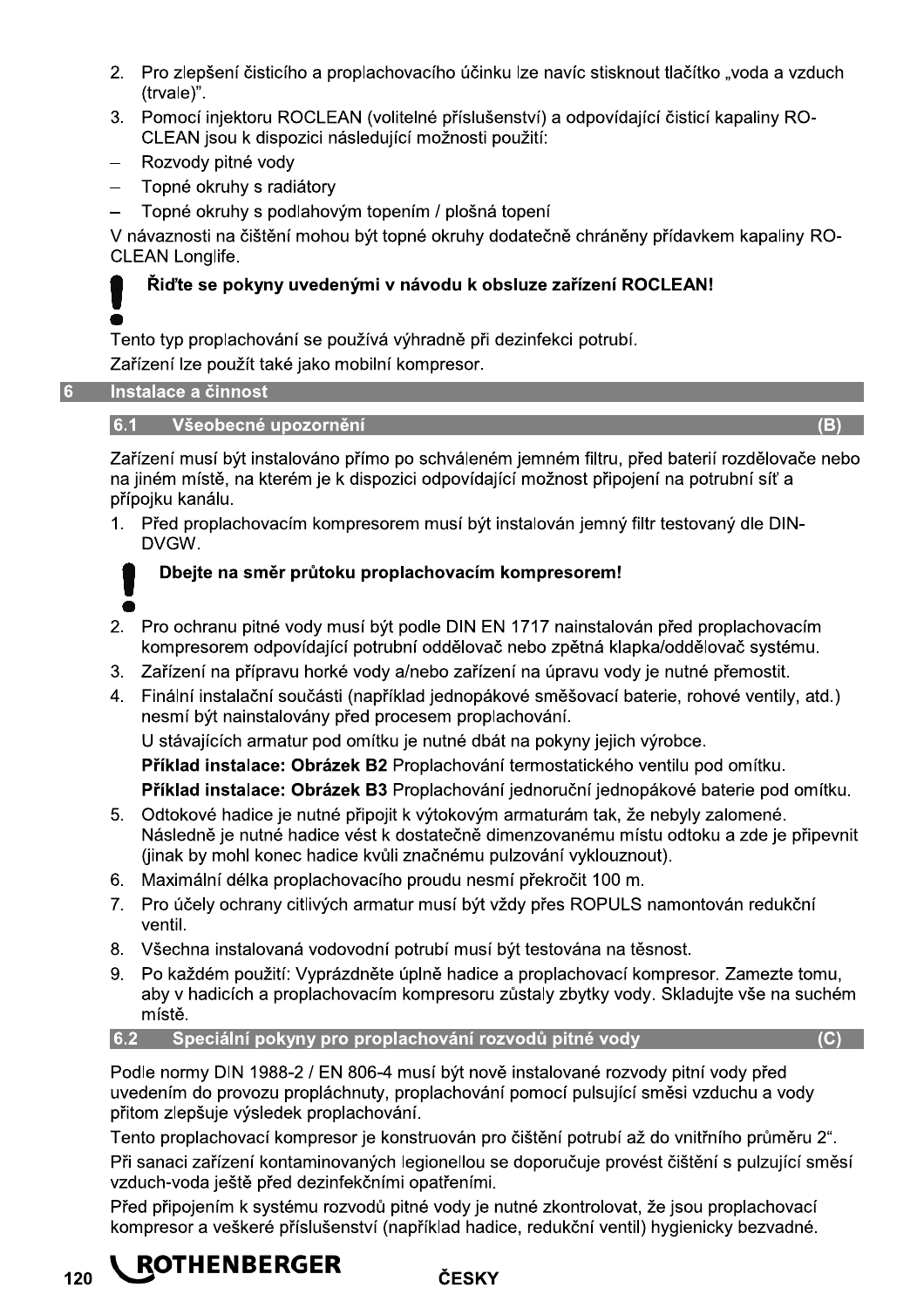Následující body je nutné při proplachování zásadně respektovat v souladu s normou DIN 1988 $di12$ :

- 1. Stavitel/ projektant musí být při proplachování přítomni. Po provedeném proplachování je nutné vystavit odpovídající protokol o proplachování.
- 2. Pitná voda, která se používá na proplachování, musí být filtrována (podle DIN 1988 / DIN  $50930$ ).
- 3. Proplachovací voda musí mít minimální rychlost průtoku 0,5 m/s v největší trubce potrubí. Za účelem dosažení tohoto průtoku musí být otevřeno minimální množství odběrných míst DN 15 (viz tabulka). Pokud přesto není dosaženo požadovaného objemu průtoku (požadované rychlosti průtoku), musí být rychlost upravena pomocí zásobní nádrže a čerpadla.

Minimální objem průtoku a minimální počet odběrných míst k otevření pro účely proplachování při minimální rychlosti průtoku 0,5 m/s.

| Největší nominální šířka distribučního potrubí DN                            | 25 | 32 | 40 | 50 | 65  |
|------------------------------------------------------------------------------|----|----|----|----|-----|
| Minimální objem průtoku při plném naplnění roz-<br>vodných potrubí Q v I/min | 15 | 25 | 38 | 59 | 100 |
| Minimální počet odběrných míst k otevření DN 15                              |    |    |    |    |     |

- Potrubí studené a teplé vody se musí proplachovat samostatně. Potrubní systémy se proplachují po úsecích. Zpravidla se považuje za úsek určený k proplachování každá vodovodní stoupačka. Délka potrubí jednoho úseku k proplachování nesmí překročit 100 m. Začíná se u vodovodní stoupačky, která se nachází nejblíže k proplachovacímu kompresoru. Pokud je jednotlivá větev stoupačky příliš krátká pro zajištění minimálního objemu průtoku v distribučním potrubí, musí být sloučeno několik větví do jednoho úseku proplachování.
- 5. V jednotlivých úsecích proplachování se odběrná místa otevírají po patrech zdola nahoru, přičemž se na každém patře nejdříve otevře to odběrné místo, které je nejvzdálenější od stoupačky. Všechna ostatní pak ve stejném pořadí "zdola nahoru" a "od nejvzdálenějšího od větve stoupačky k nejbližšímu (viz náčrtek).
- 6. Doba proplachování nesmí být na každý běžný metr potrubí kratší než 15 sekund. Kromě toho se musí každé odběrné místo proplachovat ještě další 2 minuty. Jakmile je na naposledy otevřeném odběrném místě dosažena požadovaná doba proplachování, začnou se jednotlivá odběrná místa opět zavírat, a to v opačném pořadí, než pro otevírání. Obrázek C1
- 7. Po ukončeném propláchnutí je nutné zavřít přívod vody a vypnout proplachovací kompresor. Nakonec se musí zařízení odpojit od zdroje elektrické energie. Pozor! Proplachovací kompresor nesmí být v režimu plnění zásobníku. Proplachovací kompresor je nutné odpojit od proplachovaného potrubí. Nakonec je nutné znovu provést zkoušku těsnosti. Finální instalaci potrubí je nutné odborně a profesionálně dokončit.
- 8. Po ukončení proplachování je nutné vystavit protokol o proplachování (certifikát), jehož originál zůstává u zákazníka a kopie u firmy, která proplachování provedla.

| 6.3<br>Proplachování domovní instalace |  |
|----------------------------------------|--|
|                                        |  |
|                                        |  |

 $\mathcal{L}$ 

- 1. Přepínač otočte do polohy Proplachování.
- 2. Stiskněte tlačítko programu "ZAP/VYP". Kompresor automaticky naplní tlakovou nádobu (obrázek C1).



Při plnění tlakové nádoby, když kompresor běží, se nesmí vytáhnout zástrčka z elektrické sítě.

- 3. Otevřete přívod vody.
- 4. Stiskněte tlačítko programu "Voda + vzduch (pulzní provoz)" a proveďte proplachování. (Obrázek C2)

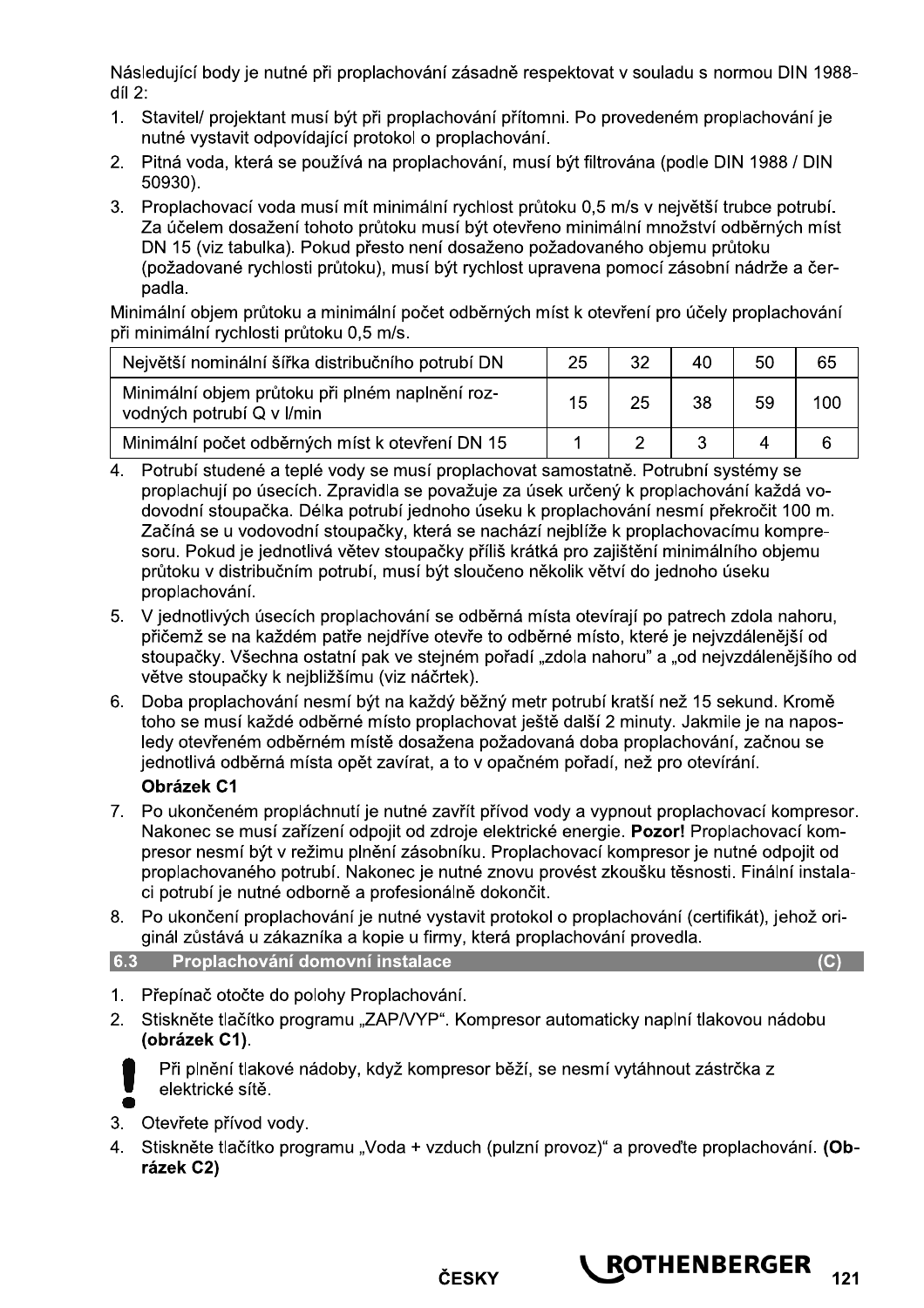5. Vyčtěte minimální množství rychlosti průtoku a tuto hodnotu porovnejte s normovanou tabu-Ikou (viz 4.3 oddíl č. 3). Pokud minimální rychlost průtoku nedosahuje hodnoty 0,5 m/sec., je nutné provést

proplachování pomocí zásobní nádrže a čerpadla.

- 6. Doba proplachování nesmí být na každý běžný metr potrubí kratší než 15 sekund. Kromě toho se musí každé odběrné místo proplachovat ještě další 2 minuty.
- 7. Proces proplachování je dokončen, pokud z potrubí již nevycházejí žádné viditelné nečistoty. (Při proplachování podle DIN 1988, díl 2, odst. 11.2 (E) stačí 2 minuty pro výtok.) K tomuto účelu doporučujeme nechat vytékající vodu proudit z odběrných míst přes síťovanou tkaninu s velikostí ok asi 100 ul.
- 8. Po ukončeném proplachování je nutné vypnout proplachovací kompresor. Kompresor nesmí být v režimu plnění. Proces plnění (8 barů) musí být uzavřen.
- 9. Zavřete přívod vody.
- 10. ROPULS musí být odpojen od elektrické sítě.
- 11. Proplachovací automat je nutné oddělit od zkušební trubky, všechny přípojky musí být odborně namontovány. Nakonec je nutné provést zkoušku těsnosti.
- 12. Po ukončení proplachování je nutné vystavit protokol o proplachování (certifikát), jehož originál zůstává u zákazníka a kopie u firmy, která proplachování provedla.

6.4 Dezinfekce při domovní instalaci s dezinfekčním prostředkem ROCLEAN

Pomocí iniektoru ROCLEAN, viz návod k obsluze iniektoru ROCLEAN.

Proplachování při domovní instalaci s dezinfekčním prostředkem 6.5



Výběr programu "Voda a desinfekční prostředek" ve spojení s externím dávkovacím čerpadlem.

K proplachování instalace smí být použity pouze úředně schválené dezinfekční prostředky.

Pro ochranu pitné vody musí být podle DIN EN 1717 nainstalován před proplachovacím kompresorem odpovídající potrubní oddělovač nebo zpětná klapka/oddělovač systému.

- 1. Na konci vypouštěcích hadic musí být připojen filtr s aktivním uhlím.
- 2. Hadici dávkovacího čerpadla připojte na přípojku "Dezinfekce".
- 3. Pulsní výstupní konektor na elektronice ROPULS připojte k elektronice dávkovacího čerpadla. Tím se dávkování přizpůsobí impulzu proplachovacího kompresoru.
- 4. Stiskněte tlačítko programu "ZAP/VYP". Kompresor automaticky naplní tlakovou nádobu.
- 5. Stiskněte tlačítko programu "Voda s dezinfekčním prostředkem". Množství průtoku se zobrazí při otevření uzavíracích ventilů.
- 6. Otevřete všechna odběrná místa potrubí určeného k proplachování a zkontrolujte koncentrace dezinfekčního prostředku. K tomuto účelu dbejte také na informace uvedené v pracovním listu DVGW-W 291.
- 7. Po kontrole koncentrace odběrná místa opět uzavřete a vyčkejte v souladu s pracovním listem W 291 tak dlouho, dokud potrubní systém není dezinfikován.
- 8. Odmontuite proplachovací kompresor a namontuite opět přípojky.
- 9. Po vhodné prodlevě odběrná místa znovu otevřete a proplachovací vodu vypusťte přes filtr s aktivním uhlím do veřejné kanalizace, nebo ji v případě potřeby zachyťte do pomocné nádrže.

```
6.6 Proplachování podlahových topení
```
- 1. Průtok vody musí být oddělen od topného kotle. (Obrázek D1)
- 2. Pro ochranu pitné vody musí být podle DIN EN 1717 nainstalován před proplachovacím kompresorem odpovídající potrubní oddělovač nebo zpětná klapka/oddělovač systému.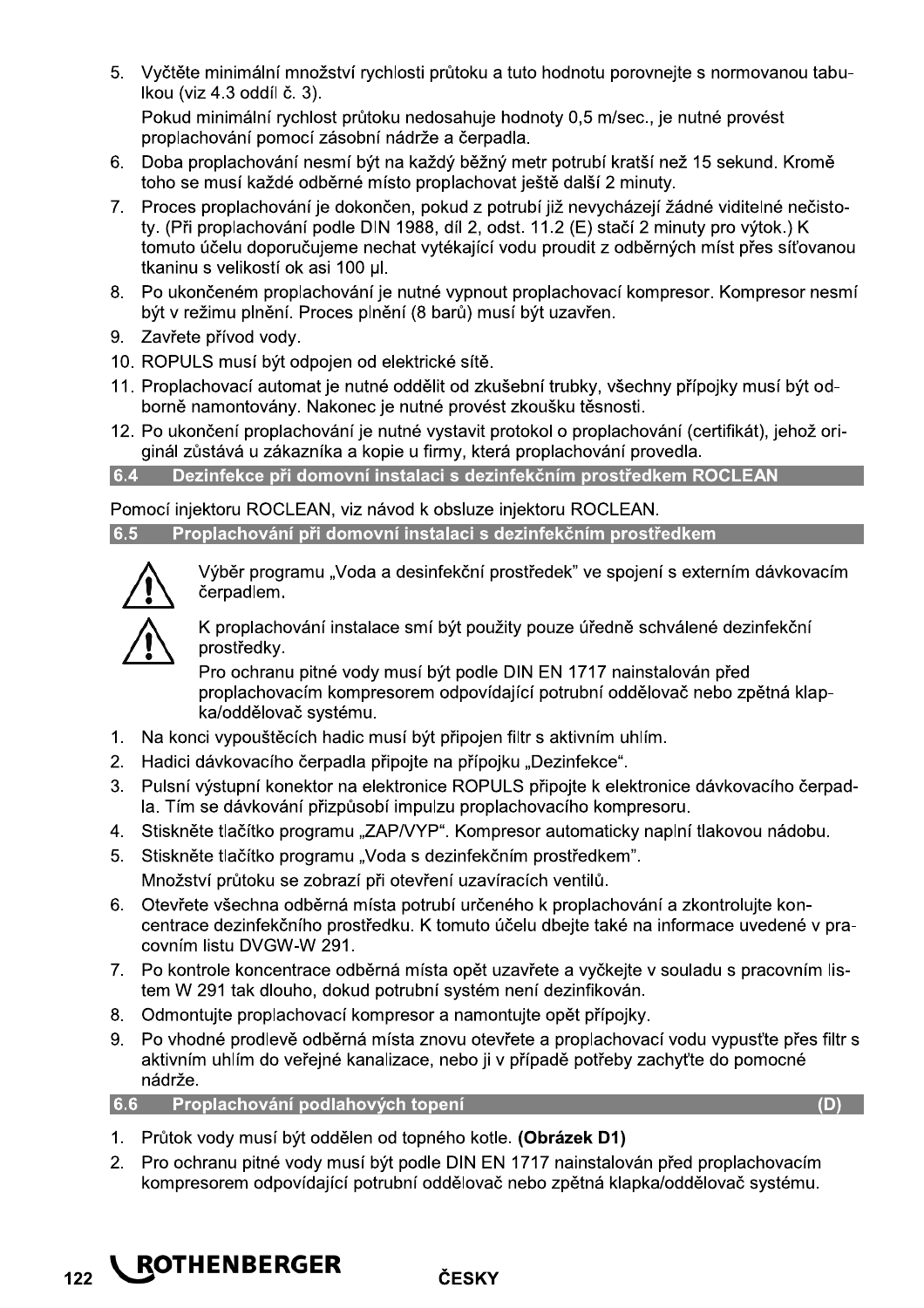- 3. Odpojte zpětný chod, popř. jej uzavřete, a poté připojte odtokovou hadici. Kromě toho je nutné vést hadici k dostatečně dimenzovanému místu odtoku a zde ji připevnit.
- 4. Při nízkém tlaku vody je nutné topný systém proplachovat po jednotlivých větvích.
- 5. Schéma otopného systému. (Obrázek D2)
	- 1. Jemný filtr
	- 2. Rozvody pitné vody
	- 3. Potrubní oddělovač
	- 4. Proplachovací kompresor
	- 5. Okruh podlahového vytápění
	- 6. Připojovací hadice
	- 7. Odtoková hadice
	- 8. Uzavírací ventil
	- 9. Odtok

### Proces proplachování:

- 1. Přepínač otočte do polohy Proplachování.
- 2. Stiskněte tlačítko programu "ZAP/VYP". Kompresor automaticky naplní tlakovou nádobu (obrázek C2).

#### Při plnění tlakové nádoby, když kompresor běží, se nesmí vytáhnout zástrčka z elektrické sítě.

- 3. Otevřete přívod vody.
- 4. Programmtaste "Wasser + Luft (impulsweise)" drücken und Spülung durchführen. (Bild C2)
- 5. Proces proplachování je dokončen, pokud z potrubí již nevycházejí žádné viditelné nečistoty. K tomuto účelu doporučujeme nechat vytékající vodu proudit z odběrných míst přes síťovanou tkaninu s velikostí ok asi 100 µl.
- 6. Po ukončeném proplachování je nutné vypnout proplachovací kompresor.
- 7. Zavřete přívod vody.
- 8. ROPULS musí být odpojen od elektrické sítě.
- 9. Kompresor nesmí být v režimu plnění. Proces plnění (8 barů) musí být uzavřen. Proplachovací automat je nutné oddělit od zkušební trubky, všechny přípojky musí být odborně namontovány. Nakonec je nutné provést zkoušku těsnosti.
- 10. Po ukončení proplachování je nutné vystavit protokol o proplachování (certifikát), jehož originál zůstává u zákazníka a kopie u firmy, která proplachování provedla.

#### Pokyny k uvedení kompresoru do provozu a k jeho údržbě

#### Uvedení do provozu:

- Na typovém štítku zkontrolujte, zda souhlasí uvedené napětí a síťové napětí.
- Zástrčku zapojte do příslušné zásuvky.

Dodávaná zástrčka je typu VDE 16A.



 $\overline{7}$ 

Provoz kompresoru je automaticky řízen regulátorem tlaku, který kompresor vypne, jakmile tlak v nádrži dosáhne maximální hodnoty, přičemž se kompresor při poklesu na minimální hodnotu opět spustí.



Správný automatický provoz kompresoru je signalizován rázem stlačeného vzduchu při každém zastavení motoru.

#### Používání a údržba  $7.1$

Před zahájením práce nechte kompresor 10 minut běžet při plně otevřeném vzduchovém kohoutu, a to za účelem dosažení záběhu pohyblivých komponent.

### Důležité! Přečtěte si, prosím!

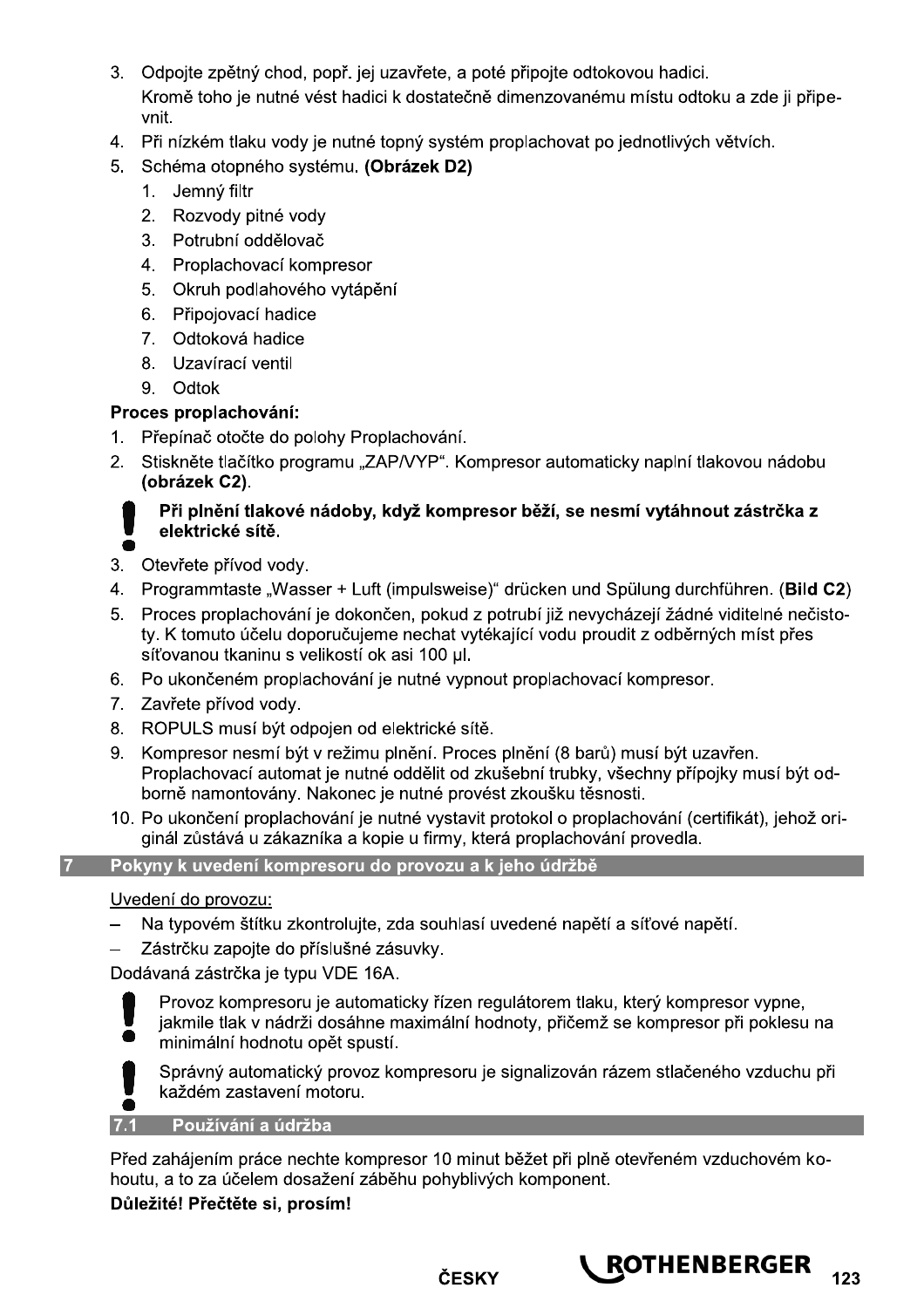Tento kompresor nebyl navržen a konstruován pro trvalé používání. Doporučuje se nepřekročit dobu 15 minut při neustálém provozu.



Kompresor postavte vždy do vzdálenosti min. 50 cm od jakýchkoli překážek, které by mohly narušit proud vzduchu a tím ochlazování.

**Pravidelná údržba**  $7.2$ 

Po prvních 5 hodinách provozu zkontrolujte napětí šroubů hlavy (obrázek E1) a šroubů opláštění.

#### Jednou týdně:

Vypusťte kondenzovanou vodu otevřením kohoutku E (obrázek E2).

Umístěte nádobu tak, aby otvor vypouštěcího ventilu směřoval dolů. Zavřete kohoutek ihned. jakmile začne proudit pouze vzduch. Protože je kompresor z pohledu mazání bezúdržbový, lze kondenzační vodu vypouštět do běžné kanalizace.

#### Jednou za měsíc (nebo častěji v případě, že je zařízení používáno v prašném prostředí (obrázek E3)):

Vymontujte nasávací filtr a vyměňte jej (pokud je poškozený), popř. vyčistěte filtrační vložku. Sundejte kryt filtru a vyjměte filtrační vložku.

Omyjte ji čistícím prostředkem, opláchněte vodou a zcela ji osušte. Neprovozujte kompresor nikdy bez sacího filtru.

#### Porucha

Pokud tlak na ukazateli tlaku a manometru (obrázek E4) klesne pod 5,5 barů a kompresor se nespustí, zkontrolujte, zda je spouštěcí spínač na tlakovém spínači v poloze ON.

7.3 Vyhledávání poruch

 $(E)$ 

V případě ztráty vzduchu je nutné postupovat takto: (obrázek F1)

- a) Kompresor na tlakuite na maximální tlak...
- b) Vytáhněte zástrčku ze zásuvky.
- c) Štětcem namočeným do mýdlové vody natřete všechna šroubová spojení.

Přítomnost úniku vzduchu lze poznat podle vzniklých vzduchových bublin.

Pokud je při vypnutém kompresoru detekována ztráta vzduchu na tlakovém regulačním ventilu, postupujte takto.

- a) Vypusťte veškerý vzduch z nádoby.
- b) Sundejte uzavírací zátku N (obrázek F1) ze zádržného ventilu.
- c) Pečlivě vyčistěte sedlo ventilu a těsnicí kroužek. Potom vše opět smontuite.

#### Ochrana motoru

Kompresor je vybaven motorovou ochranou, která v případě přetížení automaticky přeruší přívod proudu (obrázek F2).

V takovém případě vypněte přívod proudu a počkejte několik minut, než resetujete spínač motorové ochrany a opět restartujete zařízení. Pokud by motorová ochrana ještě znovu naskočila, odpojte napájení proudem a obraťte se na autorizovaný zákaznický servis.

Doporučujeme vypustit stlačený vzduch z kotle.

- a) U nádob pod tlakem se nesmí pokud možno vytáhnout žádné přípojky. Je nutné se uiistit, že je nádoba již vybitá. **O** 
	- b) Pokud s zástrčka nachází v zásuvce, nesmí se víko regulátoru tlaku odmontovat.